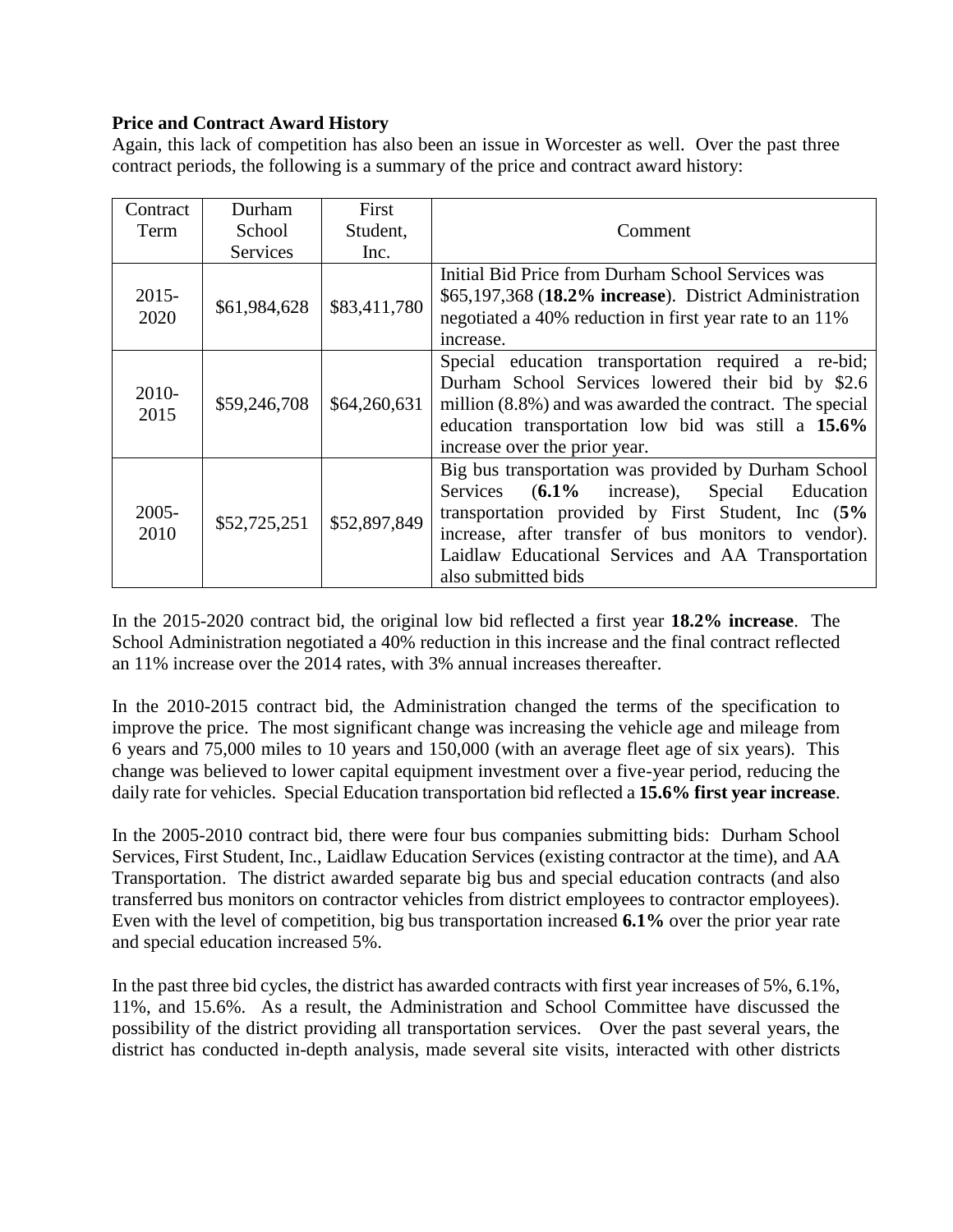## **District-Operated Analysis Time Frame**

The Administration began exploring full district-operated student transportation following the 2010 contract award.

## **April 2010, in a Report to the School Committee:**

The Administration conducted a feasibility analysis for providing all mid-size vehicles on an inhouse basis. Currently, the Worcester Public Schools operates 37 (or 57%) of the 64 mid-size special education vehicles. The financial analysis included a review of all staffing, facility and fuel needs. However, after a review of the cost of providing the services in-house in comparison with the final bid results, the Administration recommends that the current structure of both contracted service and in-house service remain for the next five years. However, this structure should be reevaluated in 2015 for consideration.

## **FY16 Budget Book (page 14)**

Student Transportation: The Administration will explore the feasibility of directly providing all in-district student transportation services beginning in 2020. The analysis and recommendation will be forwarded to the School Committee in advance of the next student transportation contract period.

Further, the current capital equipment budget funding level is insufficient to provide a reliable replacement cycle for special education buses. With 35 buses and 1-3 vehicle replacement funding per year, the Administration will need to explore the lease of vehicles through the operating budget in the near future.

# **FY17 Budget Book (page 15)**

⊕ Student Transportation: The Administration will explore the feasibility of directly providing all in-district student transportation services beginning in 2020. The analysis and recommendation will be forwarded to the School Committee in advance of the next student transportation contract period.

Further, the current capital equipment budget funding level is insufficient to provide a reliable replacement cycle for special education buses. With 35 buses and 1-3 vehicle replacement funding per year, the Administration will need to explore the lease of vehicles through the operating budget in the near future.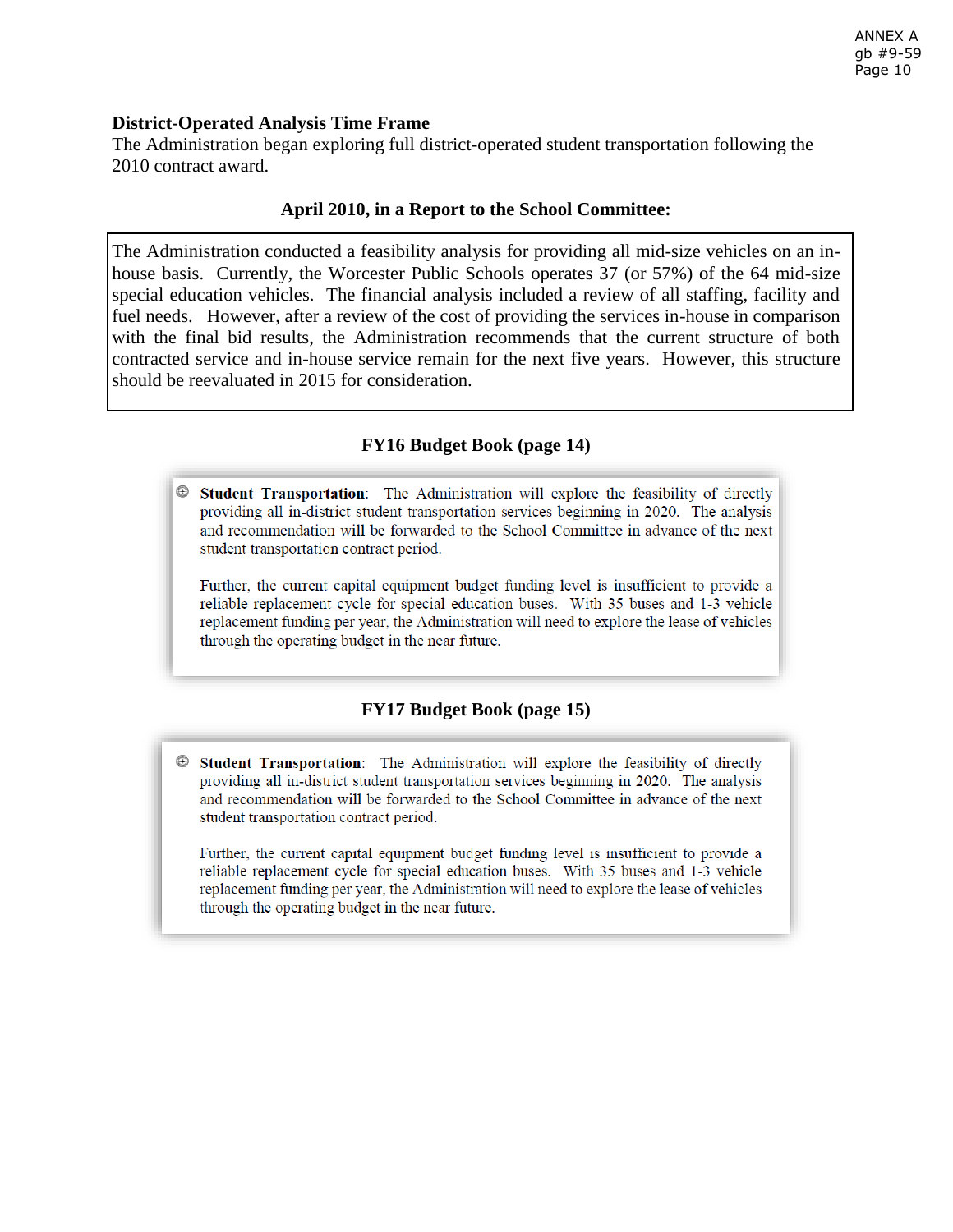## **FY18 Budget Book (page 16)**

# **Executive Summary**

Student Transportation: The Administration continues to explore the feasibility of directly providing all or expanded in-district student transportation services beginning in 2018. The analysis and recommendation will be forwarded to the School Committee in advance of any recommendation for change in the level of service provided by contracted services.

# **FY19 Budget Book (page 17)**

# **Executive Summary**

The Administration is working on the following areas for future opportunities for budget stabilization or budget savings:

- **Executive Summary Areas of Budget Study for Savings**
- Student Transportation: The Administration will pilot in-district student home-to-school and athletic transportation services beginning in the 2018-2019 school year. On-going analysis exploring the feasibility of directly providing all or further expanded services will occur through the end of 2018 with a recommendation provided to the School Committee well in advance of the end of current contract for transportation services at the end of FY20.

## **Service Performance**

Leading to this Administrative review of district-operated transportation, in addition to the high cost of student transportation, there have been detailed numerous other contractual compliance issues during this current contract period. Non-working cameras, shortage of drivers, inability to provide both home-to-school and athletic transportation (without route consolidation), nonfunctioning block heaters, and late buses have been issues that the district has dealt with during the past four years. The district Transportation leadership holds weekly meetings with local Durham management staff and the Superintendent holds quarterly meetings with senior management to collaboratively address these issues. However, in some instances, the district has reduced payment to Durham as service credits for failure to fully comply with the contract.

## **District-Operated Transportation Analysis and Due Diligence**

District staff from Finance and Operations, including Budget Office, Transportation Department, Payroll and Procurement, and Facilities have met weekly since summer 2017 to develop a management plan to analyze a district-operated transportation system. On occasion and as needed, Human Resources and legal counsel have also provided information and guidance relative to staffing, collective bargaining, and benefit eligibility.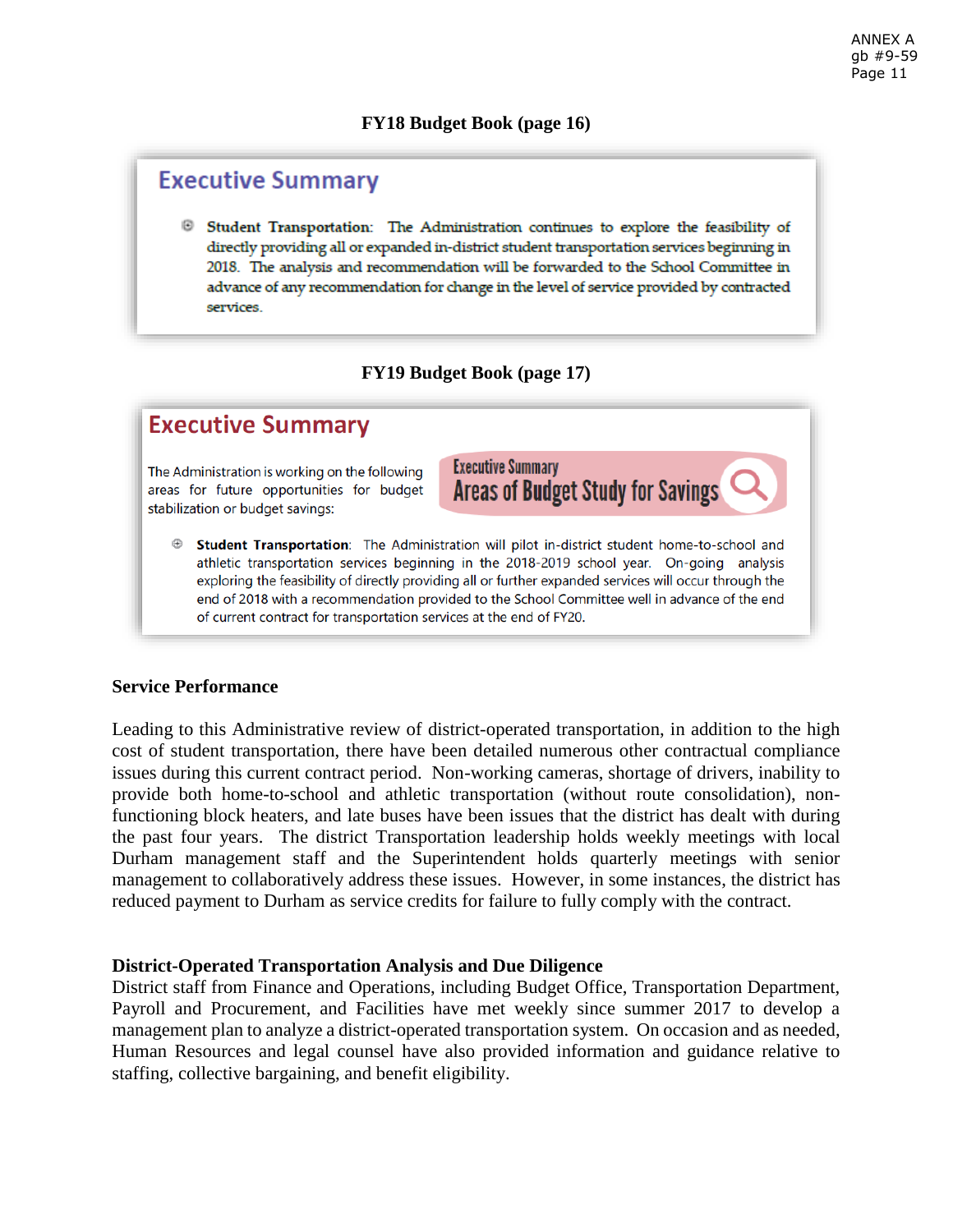As part of the study to convert to full district-operated transportation service, Administrative staff visited Savannah-Chatham (GA) County Public School System, Minneapolis (MN) Public Schools, Edina (MN) Public Schools, Eden Prairie (MN) Schools, and the Metropolitan Transportation Network, Inc (Fridley, MN). The district has also has collaborated and shared information with the Francis Howell R-III School District in St. Charles, MO, a district converting from contracted student transportation to district-operated student transportation.

As a result of this due diligence, the Administration learned and developed student transportation best practices around:

- Conversion to district-operated transportation (Savannah-Chatham, Francis Howell R-III School District)
- Organizational structure
- Maintenance facilities
- Vehicle replacement cycle
- Building and parking lot needs
- Office layout
- Alternative fuel sources
- Customer service staffing

This district-operated plan is influenced and adapted by experiences learned from these other district colleagues. The district is very appreciative of the time and information that was shared by the staff from these districts / vendors.

# **Notable Districts Recently Moved / Moving to District-Operated Student Transportation**

The following school districts have recently moved or plan to move from contracted transportation services to district-operated transportation services, for a variety of reasons. This list is intended to show that many districts are considering the transition to bring services within district operations. There are many lessons to be learned about these transitions - most notably the sufficient time to allow for proper planning for vehicles, employees, and space requirements.

 **Savannah-Chatham School District (GA) (2016).** Moved in-house after contracted vendor went out of business. The district already owned the bus yard and vehicles

**Ritenour School District (MO) (2017)**

Most recently contracted with First Student. The district is lease-purchasing 28 new school buses to run 23 regular routes, as well as to transport students for athletic competitions and activity trips. The district began considering other options for student transportation as a result of increasing concerns about safety and reliability from parents and district administrators, as well as projected higher costs for contracting services next year. The district is cited with the following, "when a district owns and operates its own buses, it can serve families better and create jobs within the community."

"For the last two years, we have considered several different transportation options to serve our students best and be good stewards of taxpayer funds," said Superintendent Kilbride.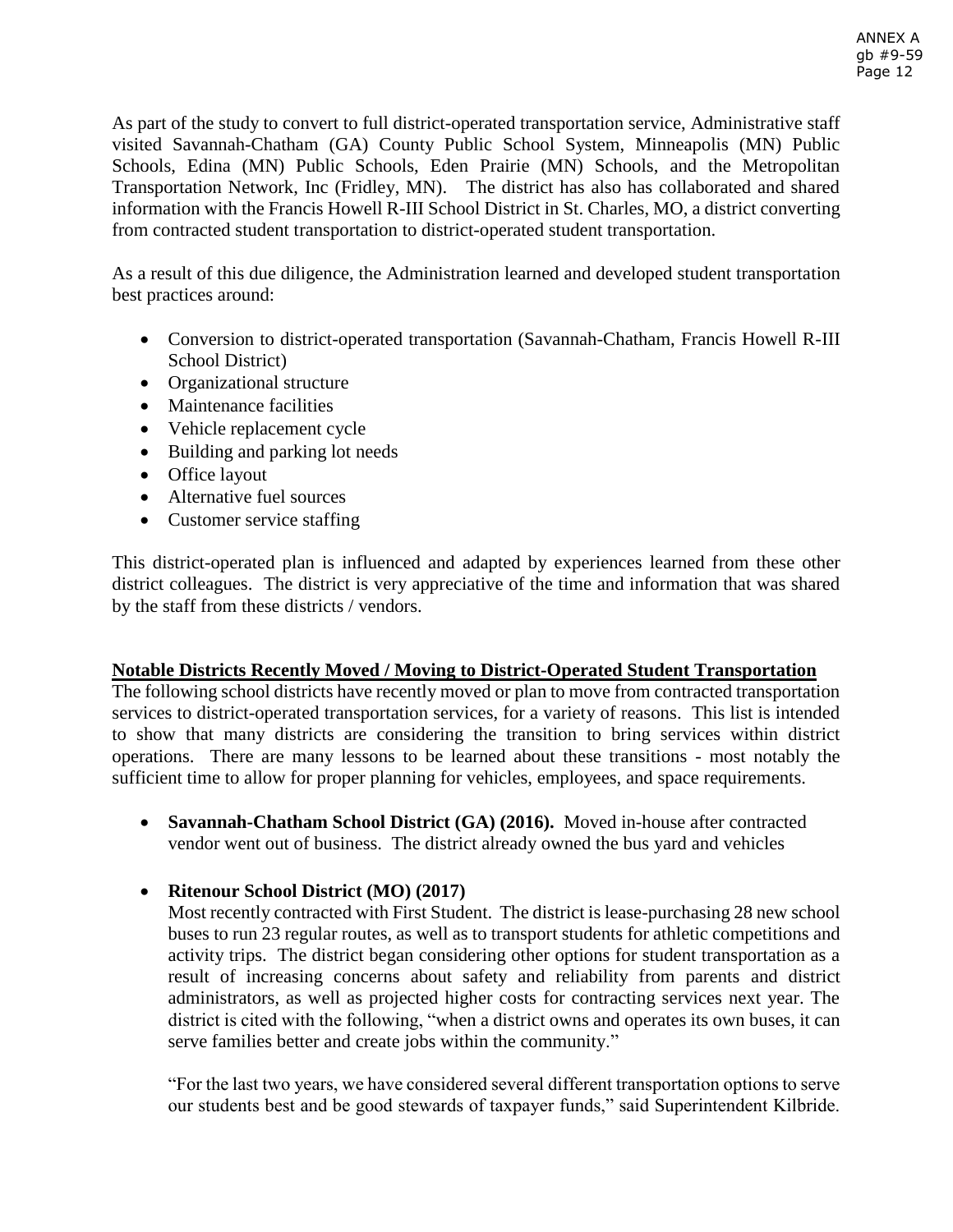"As we looked into the costs of continuing to contract out for bus service while also weighing the benefits of having greater supervision over the employees who bring our students to and from school every day, it became clear that the best choice is to run our own buses. Our priority is our students, and we will work hard to provide safe, efficient school bus service so they get to school on time."<sup>1</sup>

# **Richardson Independent School District (TX) (2018)**

After consideration of securing a different third-party vendor to provide transportation the district determined that student transportation would be fully operated by the district beginning with the 2018-19 school year.

According to the district's website, "Bringing student transportation operations inside the district is projected to be the most cost-effective option available to RISD and would also provide the district the most flexibility and control over bus operations. It will require RISD to hire approximately 150 bus drivers, 50 bus monitors and 20 support employees to manage logistics and maintain the bus fleet. $"^2$ 

## **Dallas (TX) (2018)**

The district decided to self-operate student transportation after voters decided to dissolve the previous student transportation provider, Dallas County Schools.

## **Erie School District (PA) (partial 2018, full by 2020)**

The fixed route regional transportation authority is ending student transportation; the district has decided to self-operate transportation services

# **Pflugerville Independent School District (TX) (2019)**

Purchasing a fleet of buses is a way for the district to maintain control over the quality of the fleet and its drivers according to the district.

## **Shelton Public Schools (CT) (2019)**

Purchased own fleet of 60 school buses and will take over operations in 2019-2020 with an estimated savings of \$1 million.

# **Francis Howell R-III School District (MO) (in consideration for 2019)**

The district has been with First Student for more than 20 years but due to cited cost and performance concerns, the district is considering whether to self-operate student transportation in the 2019-2020.

<sup>1</sup> https://www.ritenour.k12.mo.us

<sup>2</sup> http://www.risd.org/group/districtnews/Student\_Transportation.html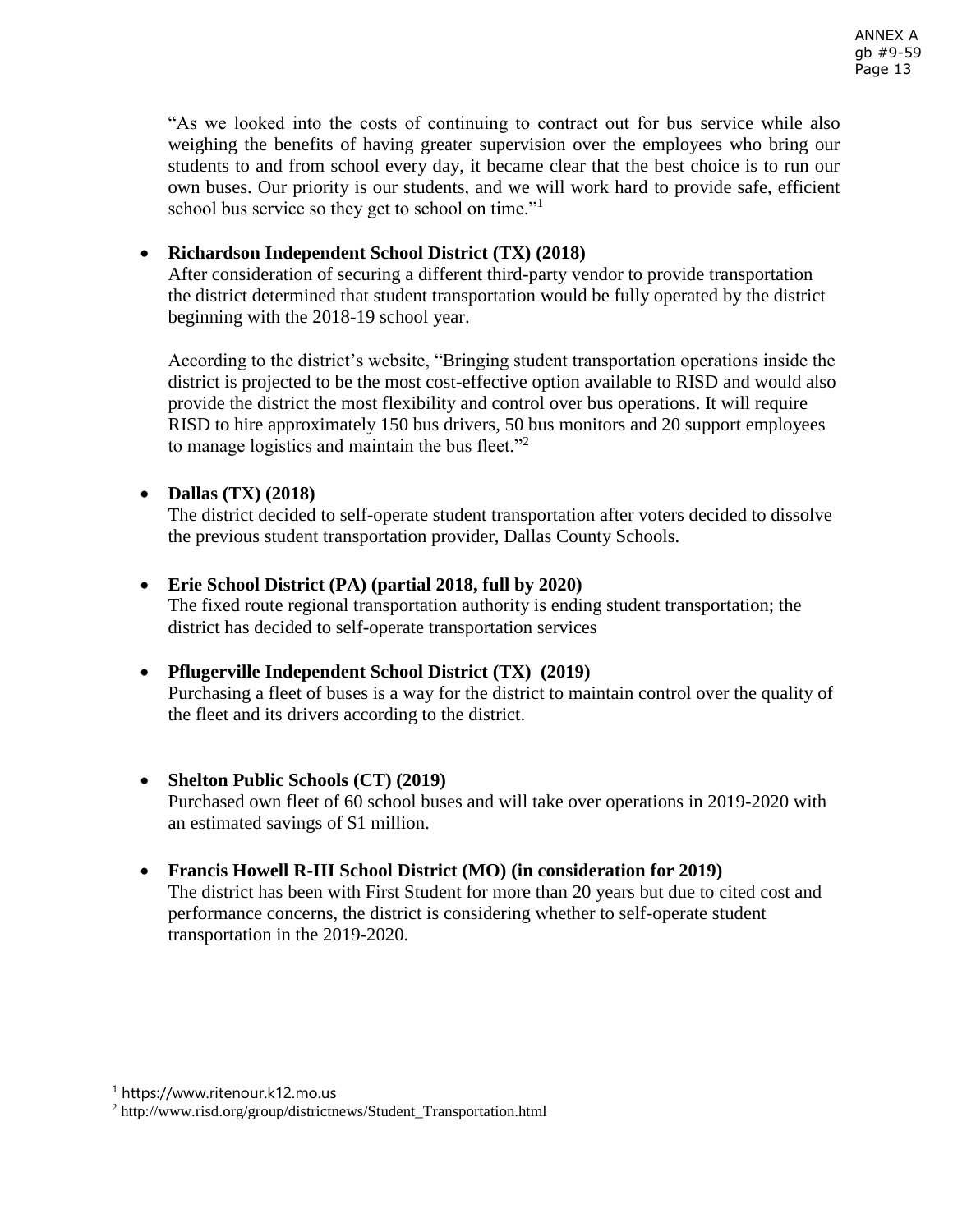## **Benefits of District-Operated Transportation**

#### **Cost Savings**

The district has developed a ten-year budget comparison for contracted services and districtoperated services. This analysis shows that a district-operated model will provide **\$36 million savings** to the district that could be used to further improve transportation options for the district and reallocate funds to support instructional programs in schools.

Over the first five-years of a district-operated model, the district expects approximately \$11 million in total savings and over the second five-year period, an additional \$26 million in savings. These amounts are based on the way in which the district will lease-purchase school buses with upfront costs (years 1-5) and then with significant savings in years 6-10.

The district began leasing vehicles during the 2018-2019 school year (13 big buses and 10 midsize buses), and based on this experience and ongoing additional research, the district would leasepurchase over a five-year period. The district is developing a long-term proposed fleet replacement cycle to smooth the purchase and replacement of vehicles over time rather than large scale replacements in any given year. This fleet replacement cycle is being done in collaboration with SBC Consultants (the same consulting firm that was used to analyze transportation operations in 2014).

The ten-year budget analysis is being used as a representative of the replacement cycle for buses. The Durham School Services website<sup>3</sup> states that they "spread the cost of the buses over the entire useful life of the vehicle. The school district pays only a proportional share of these costs on an annual basis, rather than the total cost for replacement."

For equal comparison, the correct analysis is to look at the cost of student transportation over the useful life of the vehicles, a significant cost factor in the budget. A ten-year replacement cycle maintains a very operational, cost-effective fleet. Industry data shows 8.5 to 9.5 years as a median fleet age and in some areas replacement after 17 years.

Otherwise, student transportation operational costs are essentially drivers (and monitor) salaries, fuel and maintenance, land and storage costs, and insurance and other costs. All other costs associated with a third party vendor that is "overhead and profit" is not needed in a district-operated model. All of these costs can be invested into improving transportation services and/or provide savings back to the district for reallocation to support instructional areas.

In the budget analysis, the district is using competitive salaries for bus drivers drawing from existing collective bargaining agreements and prevailing wage rates. The cost of driver and monitor salaries and benefits equal more than 52% of the proposed budget for district-operated transportation.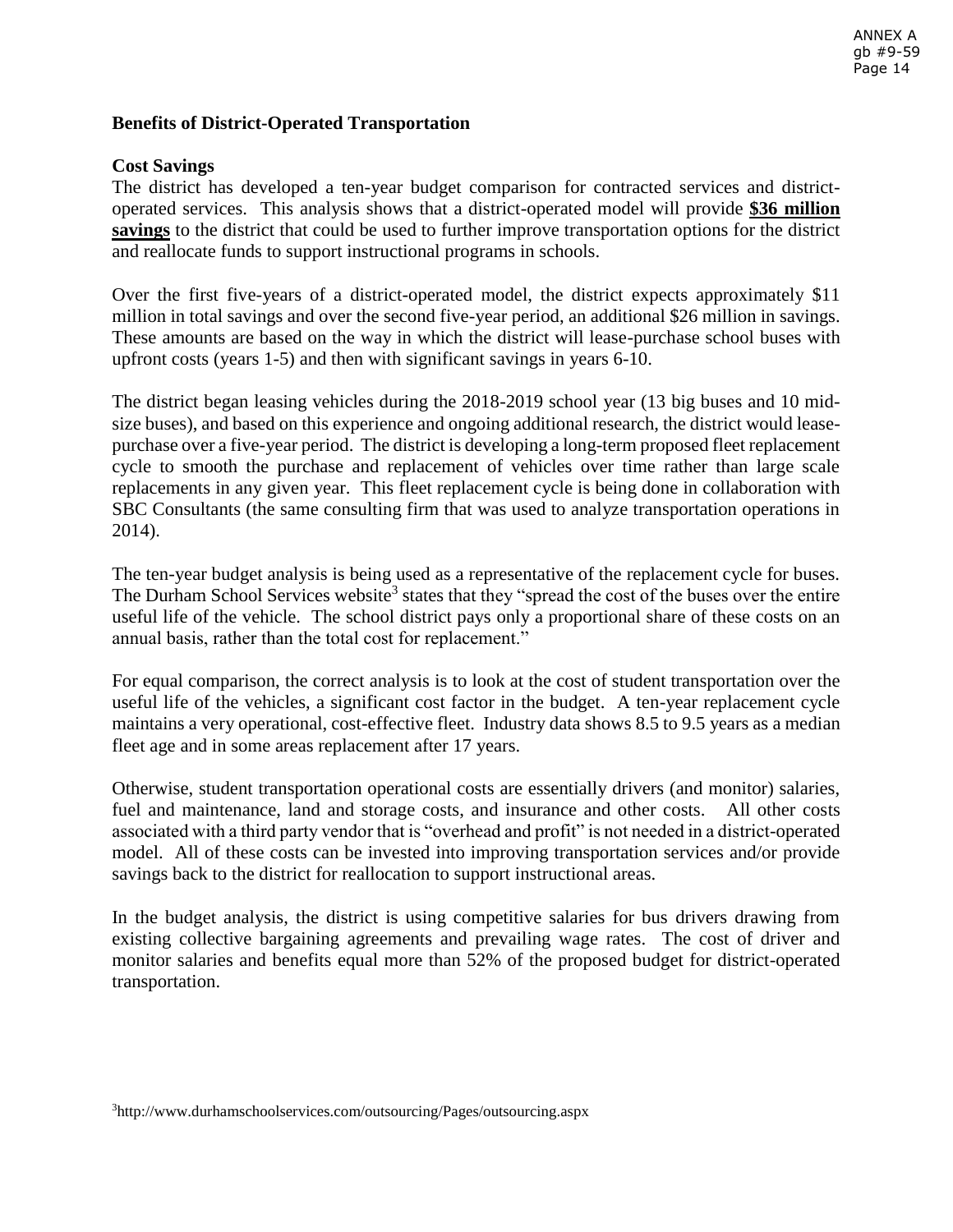## **Real-Time School Bus Arrival App**

A recent *School Transportation News* online survey<sup>4</sup> shows that only 19% of responding districts use a real-time school bus arrival time apps for parents, while another 22% of districts want to have this feature available to parents

The Worcester Public Schools have the ability to use existing routing software that so parents can know exactly where their student's school bus is and what time it will show up at their stop. This program graphically displays the school bus's location on a map, as well as the estimated time of arrival (ETA) to a specific student's bus stop. The school bus's location is automatically updated every five seconds and the ETA is recalculated to accommodate any delays due to traffic while in route. This application is available as either a web application or as a native app for iPhone® and Android™ smartphones. When using the app, parents can choose to receive push notifications alerting them to changes in their bus schedule, district-wide announcements and other important news. The web application allows users of other devices including PCs to access the information via a Web browser.

The district is prepared to implement My Stop application on currently district-owned buses and continue to work on technical integration with implementing MyStop with the current vendor.

The district could also expand use of Connect-Ed and social media in relation to the status of school buses as necessary.

#### **Customer Service**

With a district-operated student transportation system, the **student** becomes the heart of everything we do; not profit margins. With transportation fully under district control we become solely accountable for performance: Every decision matters, we do the right thing to achieve our goals. We can now achieve the high standards that we set for ourselves. As district employees, we want to be provide the best service, continually seeking a better way to do things. Customer service is all about meeting and exceeding the expectations of the student, parent, guardian, school staff, and school principal.

## **Customer Service Software**

The district has piloted a customer service call center software for tracking, prioritizing, and solving customer support issues. The district anticipates having a solution in place as early as the 2019-2020 school year.

## **Dedicated positions to customer service**

The FY19 budget reflects two added positions dedicated to answer phone calls and provide answers to parents and schools about transportation issues. Under a district-operated transportation system, the district will have the ability to know (and share) the status of every bus in the district, obtain immediate answers as to any issues that might be occurring due to traffic or other delays, help parents and schools with any transportation orders and changes. The district can integrate transportation and student database systems seamlessly to provide exceptional customer service support because all of the information and accountability is together in one location.

*<sup>4</sup> Source: [www.stnonline.com/news/stn-polls](http://www.stnonline.com/news/stn-polls) as of November 2, 2018.*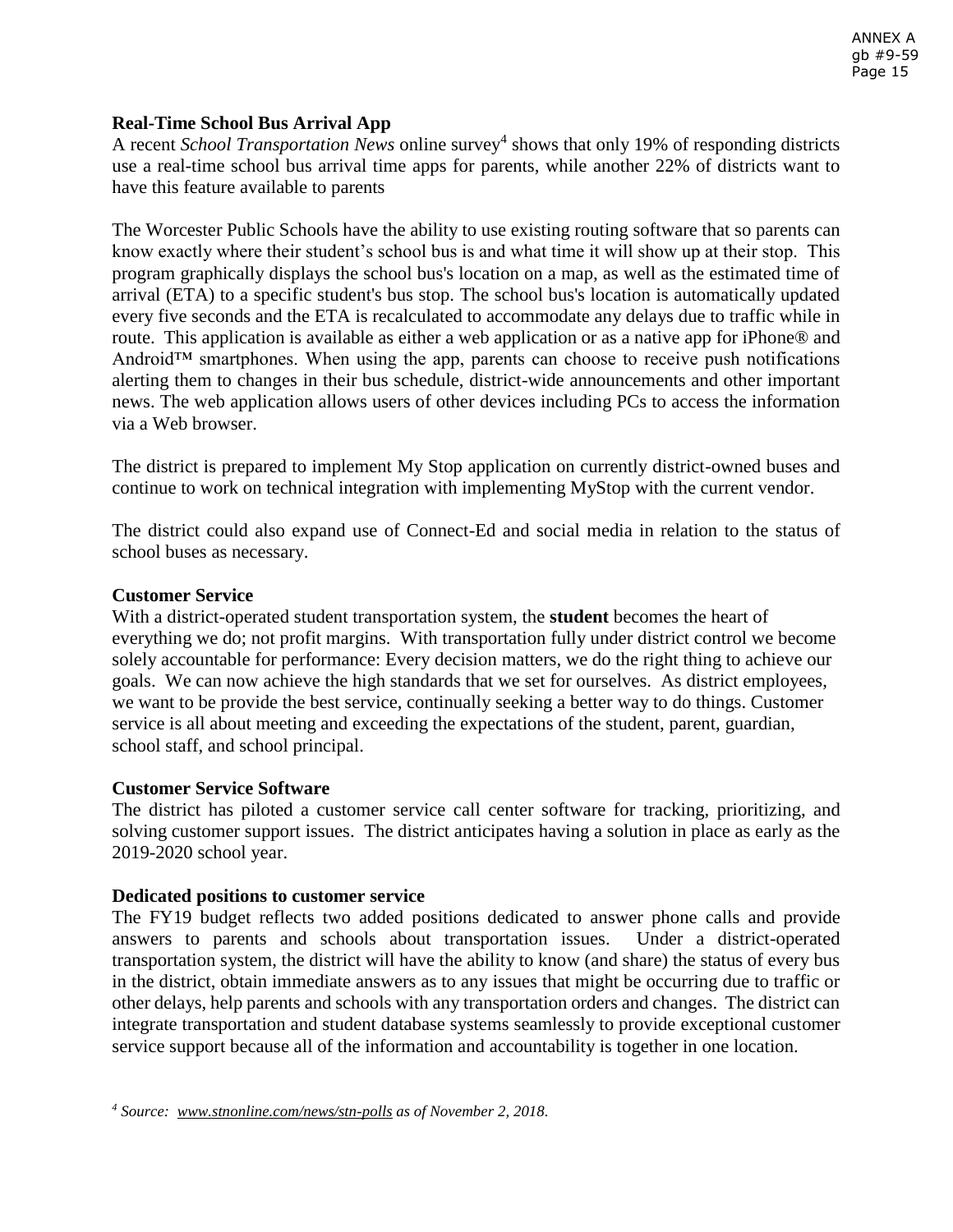## **Supplemental Transportation: Athletics, field trips, New Educational Programs.**

This phased approach will include initial lease-purchase of 7D vans that would support in-district transitions programs and allow expanded student transportation opportunities for programs such as Early College, Innovation Pathways, transitions programs, and other enrichment opportunities, the district recommends to self-operate up to 30 vans (7D) currently contracted to outside vendors over the next several years.

The purpose would be to provide cost savings to the district and reallocate the savings into other student transportation opportunities new to the district. For example, as the number of Early College programs with Quinsigamond Community College and Worcester State University expands next year, the options to schools and students may change next year as well. Classes may be offered on campus or at high school locations during the morning or before the end of the traditional day. Having 7D vans, which would provide current level of services to students, and then be available for in-city transportation shuttles, would allow full access for students to these programs throughout the city as early as next year.

The district currently is operating 11 big bus routes in order to accomplish athletic transportation for the district. Expanded district-operated transportation would allow for more athletic transportation (when needed) at a lower cost to the district.

In addition, field trip transportation has been cost prohibitive for many schools. With a districtoperated student transportation system, only driver and fuel costs would need to be covered in order to provide field trip services. The Administration estimates that the district can provide field trip services on average of 75% less expensive than recently paid by schools. Recent sample of field trip costs, schools have paid \$379 for a bus and the WPS would be able to provide the same transportation for \$110. Some other recent examples:

| From                  | To           | Hours | <b>Actual Charge</b> | <b>WPS</b> Rate | <b>Savings</b> |
|-----------------------|--------------|-------|----------------------|-----------------|----------------|
| North High            | Cottage Hill |       | \$1,312.50           | \$132.00        | \$1,180.00     |
| Elm Park              | Tougas Farm  |       | \$564.00             | \$82.50         | \$481.50       |
| Harlow St./South High | Connecticut  |       | \$682.50             | \$121.00        | \$561.50       |
| Various Schools (AP)  | North High   |       | \$379.45             | \$110.00        | \$269.45       |

## **Current and Proposed Transportation Organizational Structure**

The district began implementing changes to the Transportation staff within the FY19 budget. First, the Administration identified essential positions needed for successful student transportation. In this case, a successful student transportation includes:

- 1. The ability to properly manage a large department of drivers, monitors, mechanics, support staff, and contracted vendors.
- 2. The ability to provide proper safety and operational training to staff
- 3. The ability to provide training for new drivers.
- 4. The ability to develop bus routes in a timely and efficient manner
- 5. The ability to answer questions about bus routes, bus locations, and operational questions to parents, schools, and other stakeholders in a timely manner.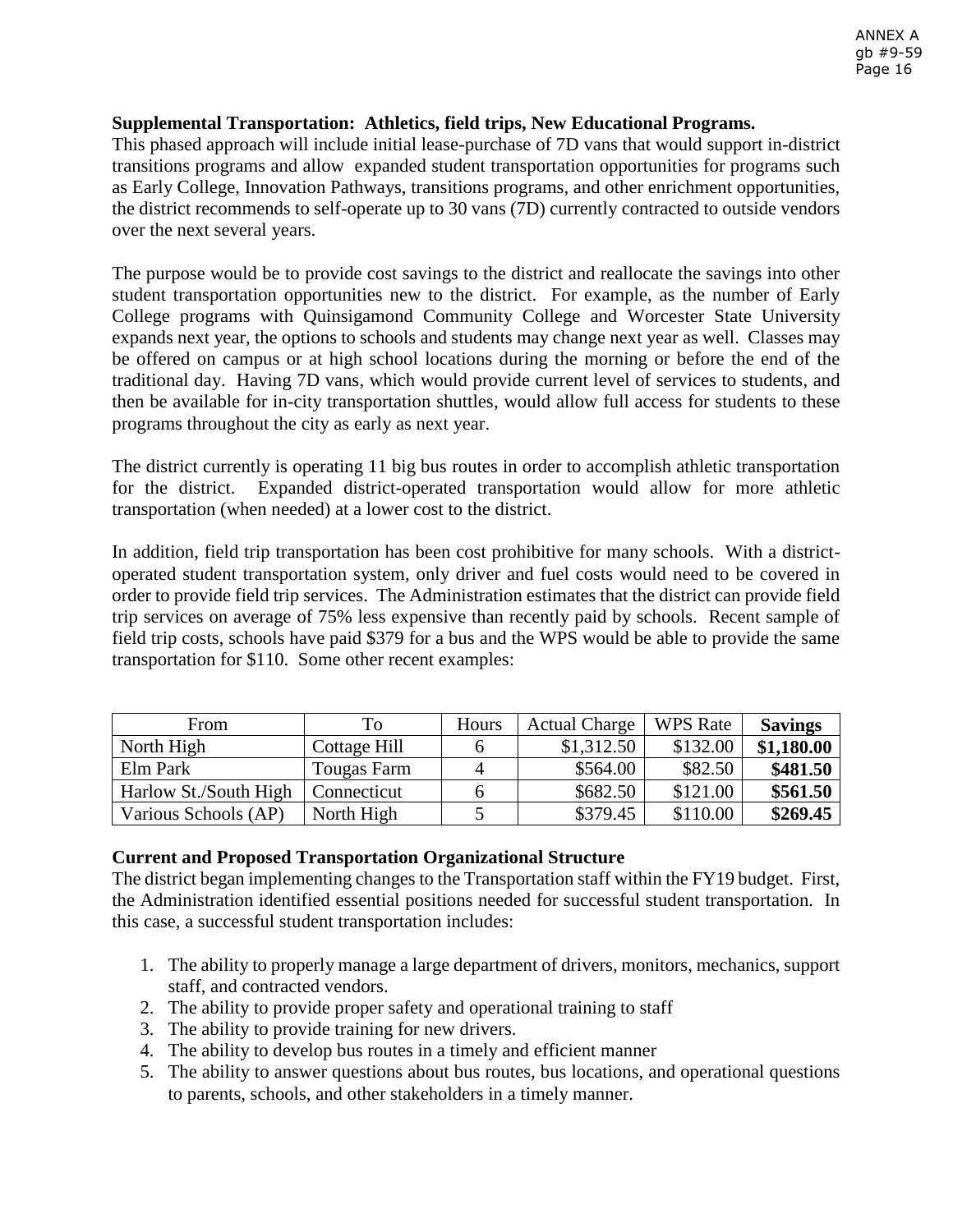6. The ability to communicate with bus drivers while driving about student issues, stop changes, traffic issues, and/or safety concerns.

The Administration then looked at peer departments, including the Georgia and Minnesota districts that were visited as part of this analysis. This analysis looked at what the "standard" staffing ratio should look like in a fully districted operated transportation system. After research, while there are no industry standards for this, a review of hundreds of other districts suggest a range of one full time equivalent positions for every 700-1,000 student riders would be an efficient staffing level.  $5$ 

Based on this staffing ratio, the Worcester Public Schools would need to have 12-17 full time support staff.

- **Transportation Director (existing) (1)**
- **Assistant Transportation Director (added in FY18) (1)**

# **Operations Supervisor (3)**

One position currently is established in the FY19 budget to oversee both big bus and Special Education buses. Under a full district-operated model, there should be one position each for big bus, special education, and specialized transportation (7D van service).

## **Safety & Training Coordinator (added in FY19) (1)**

The district currently has 6 certified bus trainers. One full-time dedicated position was added during FY19 and the others perform other duties within the Transportation Department (routers, liaisons, and drivers). Under any expanded district-operated model, additional supplemental trainers can be used for training people to become licensed as a school bus driver.

## **Transportation Liaisons (added in FY19) (3)**

Provides customer service for parents, schools, and other stakeholders and communicate with bus drivers

**School Bus Router (added in FY19) (2)**

Routers are responsible for the efficient scheduling of all buses in the district. Routers plan all corner-to-corner big bus routes as well and all curb-to-curb special education routes during the summer for the school year based on student enrollment and walking distances to school in accordance with School Committee student transportation policies, as well as any address changes or new transportation orders for special education transportation. They are also responsible for developing routes for changes in school bell times (starting and ending times) as well as accommodating all charter school, private school, and parochial school transportation applications.

<sup>5</sup> *Source: Roberts, Dan (2013) "Best Practices in Student Transportation*", *Transfinder Corporation (page 2).*